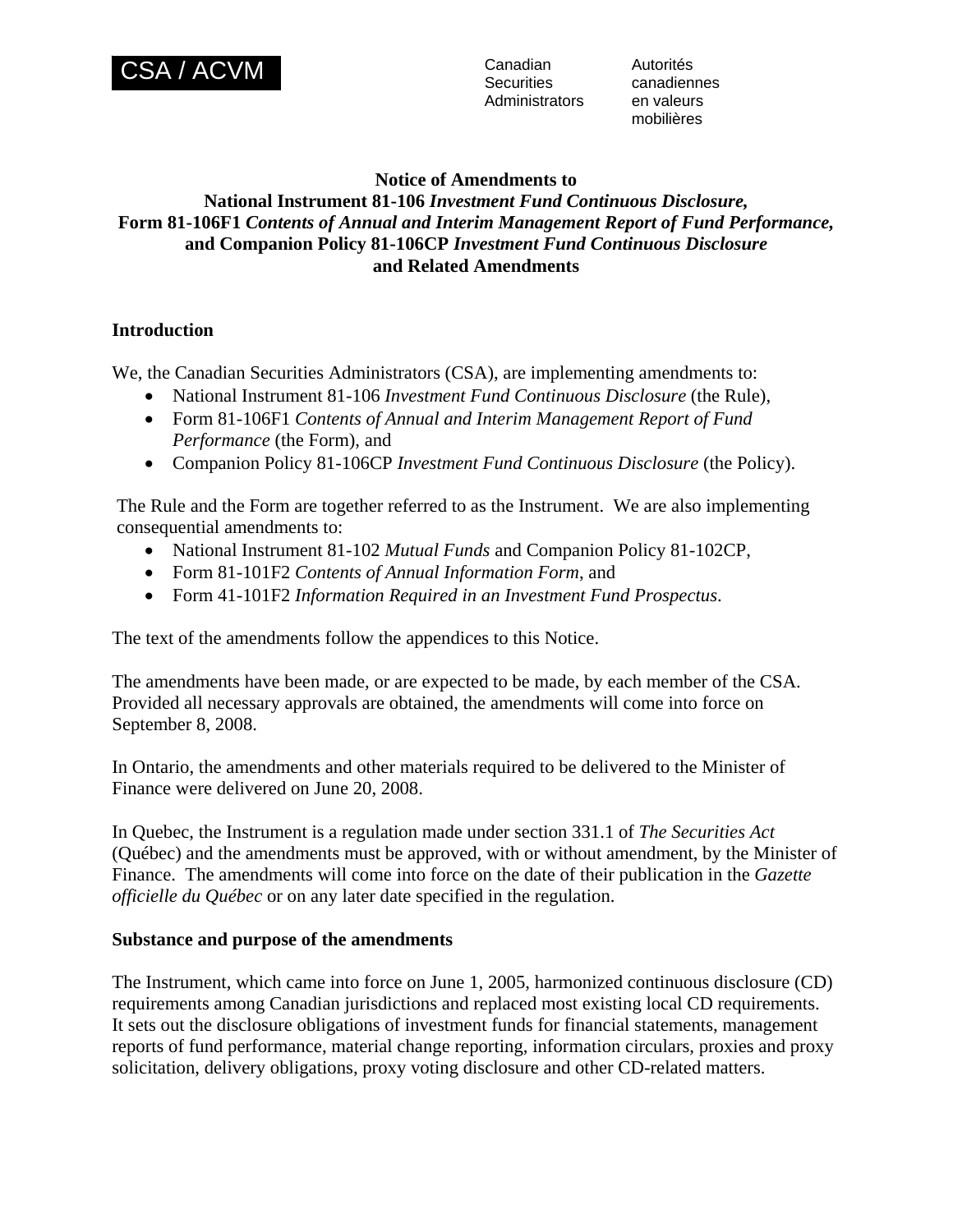The amendments primarily serve two purposes:

- to modify the requirements regarding the calculation of net asset value following the introduction of Section 3855 *Financial Instruments – Recognition and Measurement* of the CICA Handbook; and
- to clarify or correct certain provisions of the Instrument.

#### **Summary of Changes to Proposed Amendments**

See Appendix A for a summary of the changes made to the amendments as originally published.

#### **Summary of Written Comments Received by the CSA**

We published the proposed amendments for comment on June 1, 2007. The comment period ended August 31, 2007. During the comment period, we received submissions from nine commenters. We have considered the comments received and thank all the commenters. Appendix B lists the names of the commenters and summarizes their comments and our responses. The original comment letters are available on the Ontario Securities Commission website at [www.osc.gov.on.ca.](http://www.osc.gov.on.ca/)

After considering the comments, we made changes to the amendments that we published for comment. However, as these changes are not material, we are not republishing the amendments for a further comment period.

#### **Questions**

Please refer your questions to any of the following:

Vera Nunes Assistant Manager, Investment Funds Ontario Securities Commission 416-593-2311 [vnunes@osc.gov.on.ca](mailto:Vnunes@osc.gov.on.ca)

Stacey Barker Senior Accountant, Investment Funds Ontario Securities Commission 416-593-2391 sbarker@osc.gov.on.ca

Raymond Chan Senior Accountant, Investment Funds Ontario Securities Commission 416-593-8128 rchan@osc.gov.on.ca